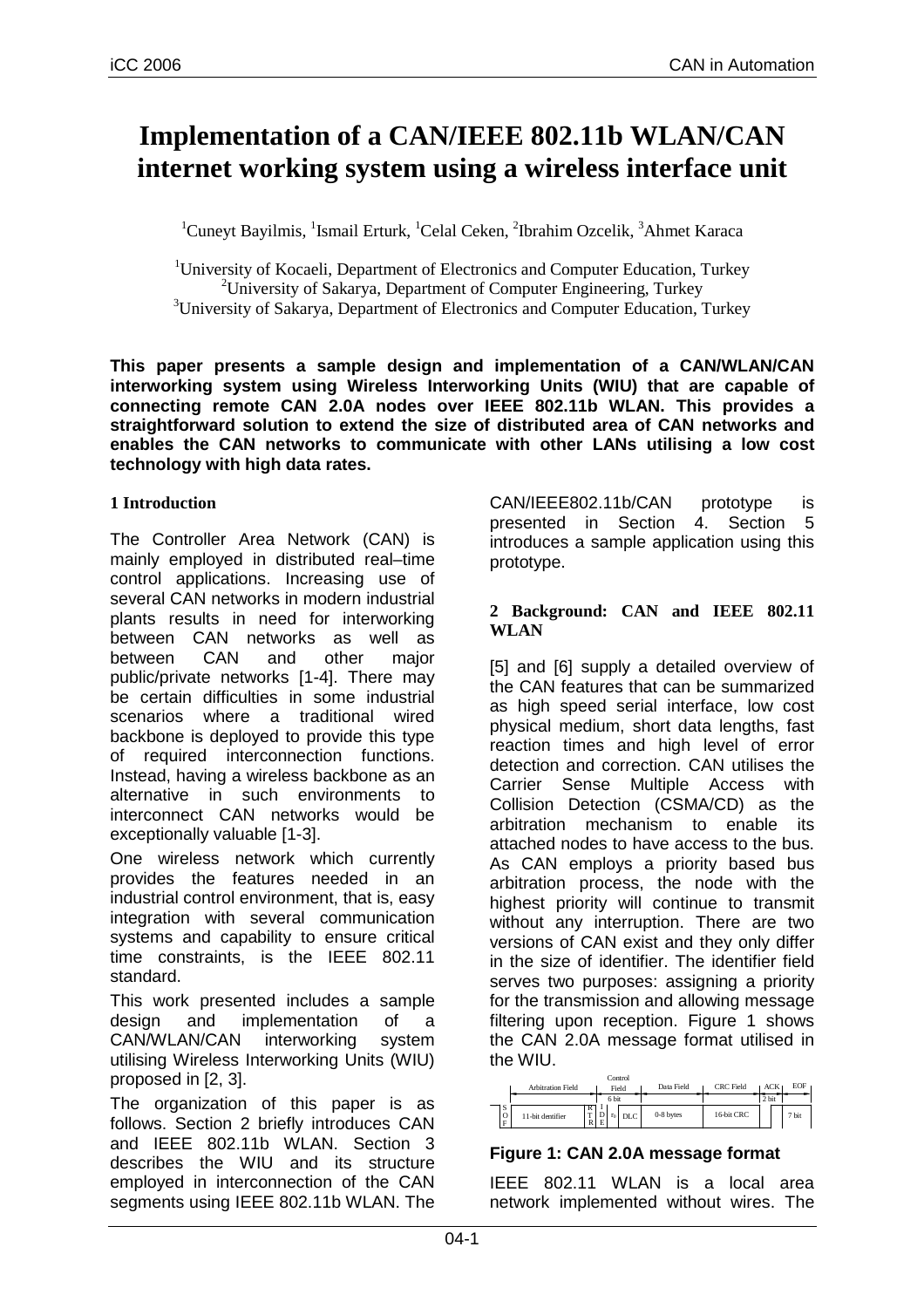main advantages of WLAN are mobility and cost–saving installation. Any WLAN aims to offer all the features and benefits of traditional LAN technologies (e.g., Ethernet and Token Ring) but without the limitations of being tethered to a cable [7- 8]. IEEE 802.11 employs Carrier Sense Multiple Access/ Collision Avoidance (CSMA/CA) as the channel access method and operates in the 2.4 GHz unlicensed ISM (Industrial, Scientific and Medical) band. Figure 2 shows IEEE 802.11b frame that consists of a PLCP preamble, PLCP header, and MAC Protocol Data Unit (MPDU), utilised also in the WIU. [7].

| PLCP-Preamble -                         |                                       | PI CP-Header                    |                       |                                    |                                          |                                            |  |  |
|-----------------------------------------|---------------------------------------|---------------------------------|-----------------------|------------------------------------|------------------------------------------|--------------------------------------------|--|--|
| Synchronization<br>$(128 \text{ bits})$ | Start frame<br>delimiter<br>(16 bits) | Signal<br>data rate<br>(8 bits) | Service<br>$(8$ bits) | Length<br><b>MPDU</b><br>(16 bits) | Header Error<br>Control-CRC<br>(16 bits) | <b>MPDI</b><br>(1 to 2,048 bytes variable) |  |  |
| PPDU                                    |                                       |                                 |                       |                                    |                                          |                                            |  |  |

**Figure 2: IEEE 802.11b DSSS PCLP packet format** 

## **3 CAN/IEEE802.11b/CAN Wireless Internetworking Unit**

The Wireless Internetworking Unit (WIU) interconnects two CAN2.0A networks communicating through IEEE 802.11b. The WIU has two ports. Each port of WIU has a different protocol, frame/message format, and frame reception/ transmission mechanism. Thus, the processes to be performed at each port of the WIU are different. Therefore, both the translation and forwarding processes are required [2, 3].

The WIU contains the worst-case translation that requires creation or loss of fields representing unmatched services. The unmatched services can be solved by a transparent-translating local bridge used to interconnect different LANs. Figure 3 shows the process model of transparenttranslating local bridge. [2] and [3] supply a detailed design stages and computer modelling of the Wireless Interworking Unit using OPNET Modeler.



#### **Figure 3: Process model of transparenttranslating local bridge**

Main function of the Wireless Internetworking Unit is that the Protocol Data Units (PDU) of the CAN messages are encapsulated within those of the IEEE 802.11b DSSS frames to be carried over wireless channels. Since a CAN 2.0A message is 108 bits, it can easily be fitted into one IEEE 802.11b frame MPDU (Figure 4). Thus, neither segmentation / reassembly of CAN messages nor data compression is necessary for carrying a CAN message in one IEEE 802.11 frame. At the destination WIU, preamble and header parts of the IEEE 802.11b frames are stripped off, and the CAN messages extracted from the IEEE 802.11b MPDUs can be processed [2, 3].



**Figure 4: Encapsulation of a CAN2.0A message into an IEEE 802.11b frame** 

## **4 CAN/IEEE802.11b/CAN WIU prototype**

Figure 5 shows a picture and block diagram of the WIU prototype. The WIU prototype consists of a CAN development kit, a IEEE 802.11b WLAN unit and an LCD.

The CAN development kit provides all functions of CAN protocol and connection between CAN bus and WIU. It contains following parts:

• T89C51CC01 CAN controller: The T89C51CC01 is the first member of the CANary<sup>™</sup> family of 8-bit microcontrollers that provides all the features required to implement CAN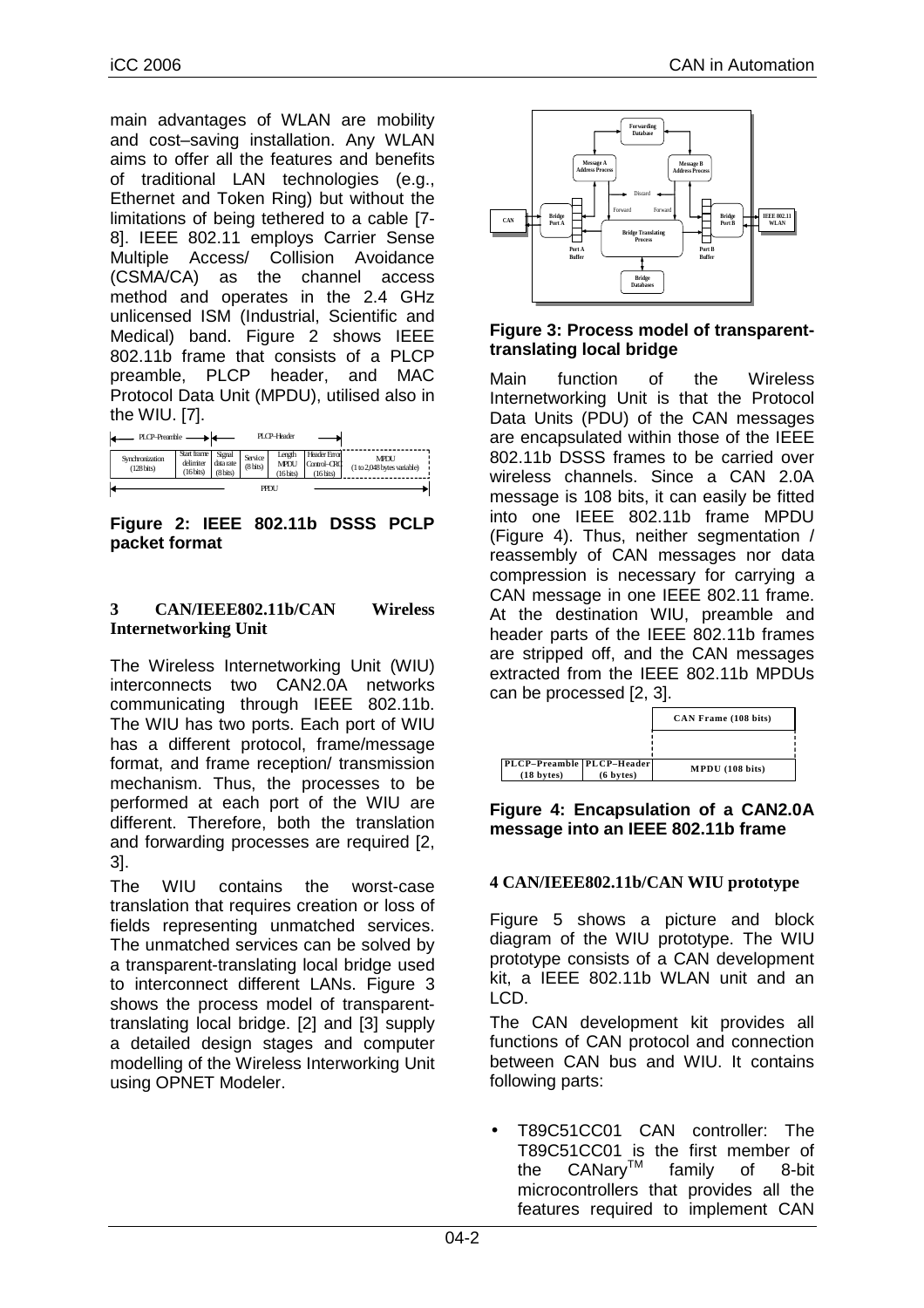serial communication protocol as defined by Bosch GmbH. The CAN controller supports both CAN 2.0A and CAN 2.0B. The CAN controller has 15 independent communication channels that each channel can be programmable for reception. transmission and as receive buffer. T89C51CC01 can be programmed by serial mode via the CAN bus or UART. It also allows ISP (In-System Programming) [9].

- PCA82C251 CAN transceiver: It provides communication between CAN controller and CAN physical bus.
- RS-232 transceiver: It is used as serial interface between the microcontroller and computer as well as between the microcontrollers.

IEEE 802.11b WLAN unit provides all functions of IEEE 802.11b and CSMA/CA protocol. It supports both ad-hoc and infrastructure topologies. IEEE 802.11b WLAN unit also contains an embedded web server. Therefore, it can be wirelessly accessed and controlled over a network or the internet. IEEE 80211b WLAN unit generally establishes wireless networking with any electronics device over serial port or Ethernet [10].

The LCD shows operations of the WIU such as reception and sending CAN messages.



**Figure 5.1: Prototype**



**Figure 5.2: Block diagram of WIU**

#### **5 A sample application using the CAN/IEEE802.11b/CAN WIU prototype**

Figures 6 and 7 show the block diagram and a picture of the CAN/IEEE802.11b/CAN internetworking application prototype, respectively. The system designed and implemented consists of two independent CAN segments each with two CAN nodes and a WIU. Every CAN node produces a remote CAN message and a local CAN message carrying data entered using the keypad. The local message is destined to the other CAN node in the same CAN segment while the remote message is destined to a CAN node in the other CAN segment. The CAN messages used in this sample application are given in Table 1. The flowchart of operation of the WIUs and flowchart of operation of the CAN nodes in this application prototype network are shown in Figures 8 and 9, respectively.

|           | <b>Source</b><br><b>Node</b> | <b>Message</b><br><b>Type</b> | Priority | Data<br>(bytes) | <b>Destination</b><br><b>Node</b> |
|-----------|------------------------------|-------------------------------|----------|-----------------|-----------------------------------|
| Segment1  |                              | Remote                        |          | 8               | 3                                 |
|           |                              | Local                         | 2        | 8               | $\overline{2}$                    |
|           | 2                            | Remote                        | 3        | 8               | 4                                 |
|           |                              | Local                         | 4        | 8               |                                   |
| Segment 2 | 3                            | Remote                        | 5        | 8               |                                   |
|           |                              | Local                         | 6        | 8               | 4                                 |
|           | 4                            | Remote                        |          | 8               | $\overline{2}$                    |
|           |                              | Local                         | 8        | 8               | 3                                 |

\***CAN Bus rate:** 500 Kbit/s

\*\***IEEE 802.11b WLAN rate:** 11 Mbit/s

#### **Table 1: CAN messages used in the CAN\* /IEEE802.11b\*\*/CAN internetworking application prototype**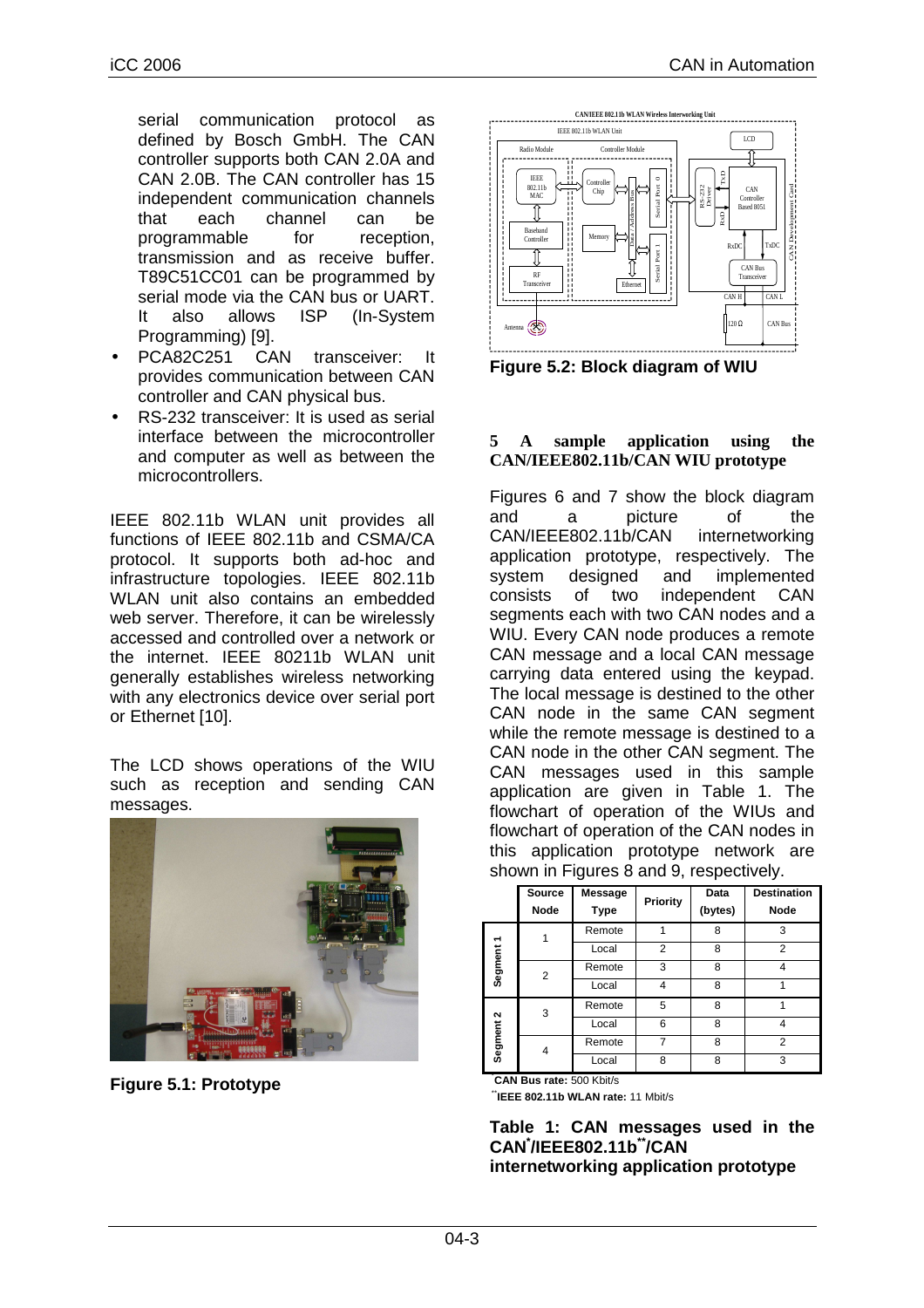

**Figure 6:** Block diagram of the CAN/WLAN/CAN internetworking application prototype



**Figure 7:** Picture of the CAN/WLAN/CAN internetworking application prototype

## **6 Conclusions**

The aim of this work presented has been to design and implement a sample CAN/WLAN/CAN interworking system using Wireless Interworking Units (WIU). The WIUs employed provide a service to achieve the wireless interconnection of two CAN2.0A segments using an IEEE 802.11b WLAN. Considering their easy and widespread usage in many industrial areas, CAN nodes emerge inevitably to need this type of wireless internetworking for greater flexibility for their applications to be controlled remotely. And this study shows that it can be well achieved by using the proposed application and/or its FPGA based examples.